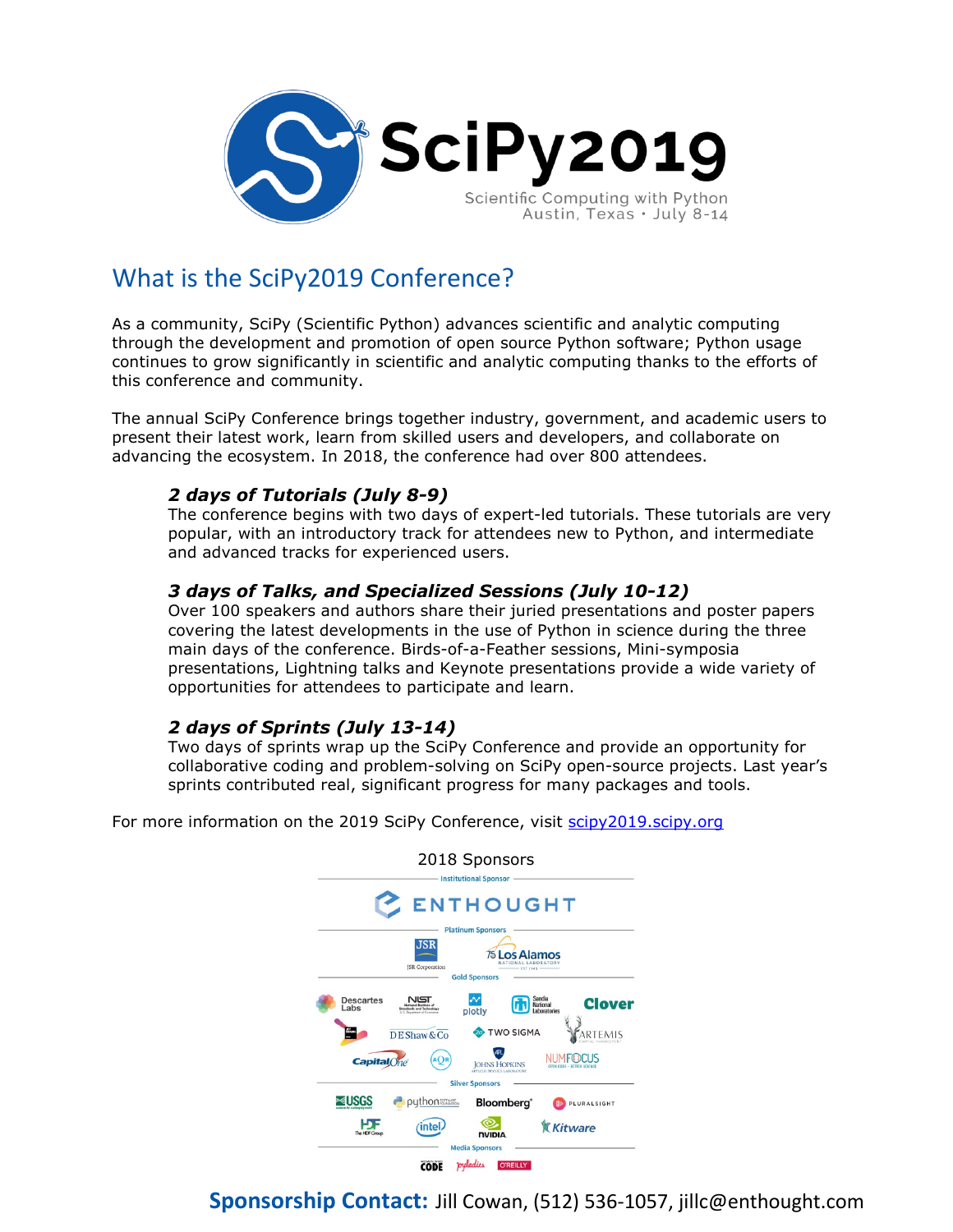# Why Sponsor the SciPy 2019 Conference?

#### • **Build awareness, recruit, and make contacts:**

The **SciPy Job Fair and sponsor tables** continue to be an overwhelming success. Sponsors who choose to participate in the job fair will have a chance to meet with attendees and discuss career opportunities. SciPy brings together some of the best minds in scientific and analytic computing; you'll be hard-pressed to find this kind of audience anywhere else.

#### • **Unparalleled access to attendees:**

Our job fair and sponsorship tables are positioned in the heart of the conference. The tables rim the reception area and remain up in the break area through the three days of the conference.

# How Will My Sponsorship Help the SciPy Community?

#### **Contribute to the growth of the SciPy community and code base:**

Your sponsorship helps build a financial foundation for the conference and the community, providing more opportunities for the community to advance the Python scientific computing tools and packages.

#### **Help fund attendance:**

SciPy offers scholarships for students and researchers who contribute to the community. In 2018 we were able to pay the travel, registration, and lodging costs for 20 applicants, including 11 diversity recipients, selected for their outstanding contributions to open source scientific Python projects. In the last 10 years, over 130 scholarship recipients have attended from countries around the world. In addition, sponsorships also help us to keep this meeting very affordable compared to many others.

*"*It's the one place where all of the core scientific python developers converge every year. It's a great place to meet scientists using these tools.*" -*SciPy attendee

*"The technical talks were excellent, as were the lightning talks. The welcoming atmosphere was awesome*."

*-*SciPy attendee

## 2018 Sponsor Participation

SciPy 2018 was very grateful for the generosity of **Los Alamos National Laboratory**, **JSR Corporation, Descartes Labs, NIST, plotly, Sandia National Laboratories, Clover Health, NUMFOCUS, Jet Brains, The DE Shaw Group, Two Sigma, Artemis Capital Management, Capital One, AQR, Johns Hopkins Applied Physics Laboratory, USGS, Python Software Foundation, Bloomberg, Pluralsight, NVIDIA, Intel, Kitware** and our institutional sponsor, **[Enthought.](https://www.enthought.com/)** Media and Community sponsors included **O'Reilly, Pyladies,** and **Women Who Code.**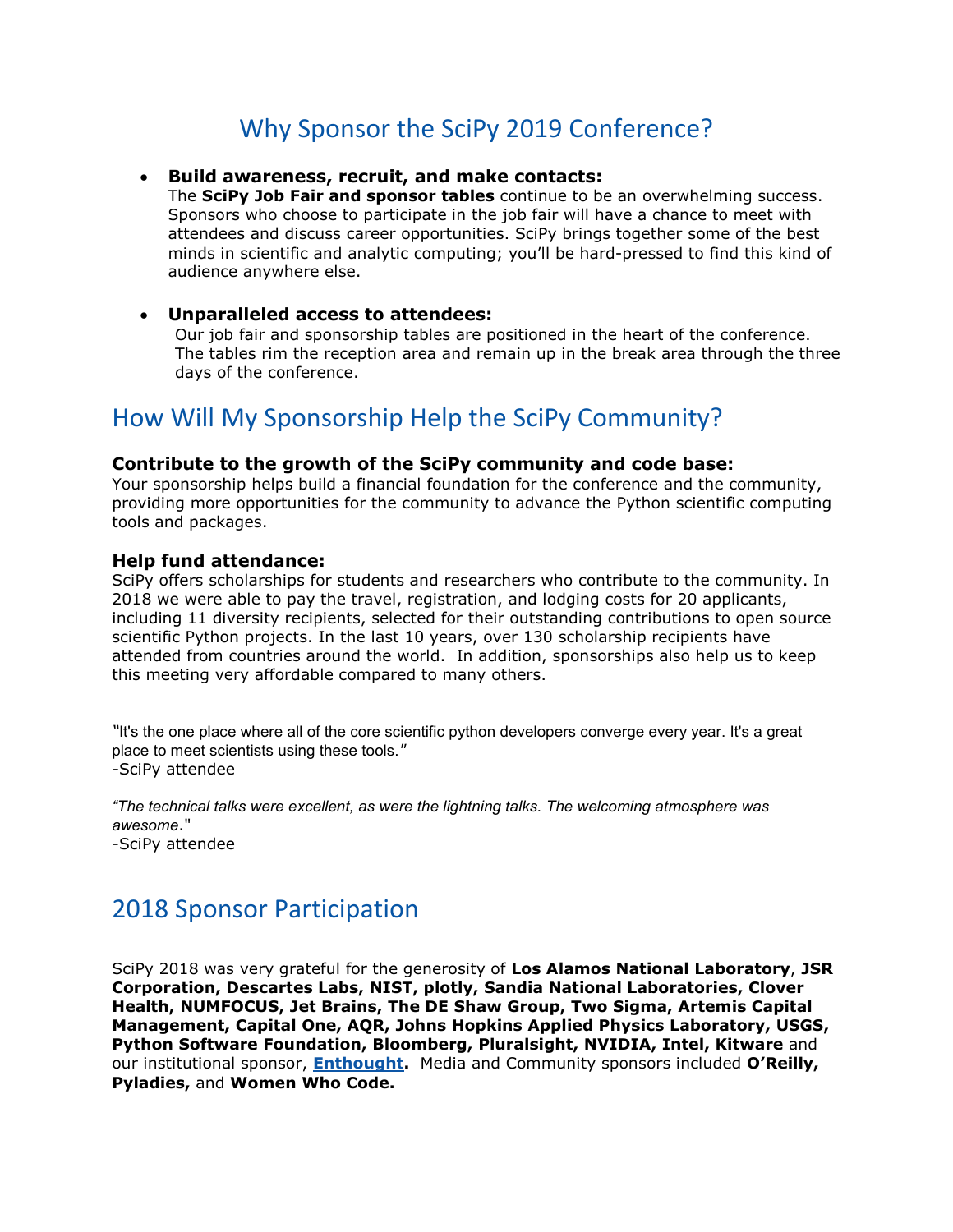# **2019 General Sponsorship Packages**

### Platinum (two available)  $$12,000$

#### Benefits:

- Platinum Sponsor link with logo on SciPy 2019 website
- 12' x 2' banner (sponsor provided) in main session auditorium
- Large logo on t-shirt provided to all attendees
- Listed as Platinum Sponsor on 4' x 8' Sponsor Banner at main entrance
- **Sponsor Table** in the reception area during the Conference General Sessions
- Table in **SciPy Job Fair** and promotion of jobs to attendee list
- Listing on the **SciPy 2019 Jobs page**
- Attendance at Sponsor and Financial Aid Recipient breakfast
- Opportunity to host Thursday evening happy hour offsite
- 1/2 page advertisement in program
- 4 General Session Passes

## Gold (ten available) \$6,000

Benefits:

- Gold Sponsor link with logo on SciPy 2019 website
- Medium logo on t-shirt provided to all attendees
- Listed as Gold Sponsor on 4' x 8' Sponsor Banner at main entrance
- **Sponsor Table** in the reception area during the Conference General Sessions
- Table in **SciPy Job Fair** and promotion of jobs to attendee list
- Listing on the **SciPy 2019 Jobs page**
- Attendance at Sponsor and Financial Aid Recipient breakfast
- Opportunity to host Thursday evening happy hour offsite
- 1/4 page advertisement in program
- 3 General Session Passes

## Silver \$2,000

Benefits:

- Silver Sponsor link with logo on SciPy 2019 website
- Small logo on t-shirt provided to all attendees
- Listed as Silver Sponsor on 4' x 8' Sponsor Banner at main entrance
- Attendance at Sponsor and Financial Aid Recipient breakfast
- 1/8 page advertisement in program
- 2 General Session Passes

## Media and Community Sponsors **co-promotion**

Promotion opportunities: logo on website, sponsor banner and social media promotion.